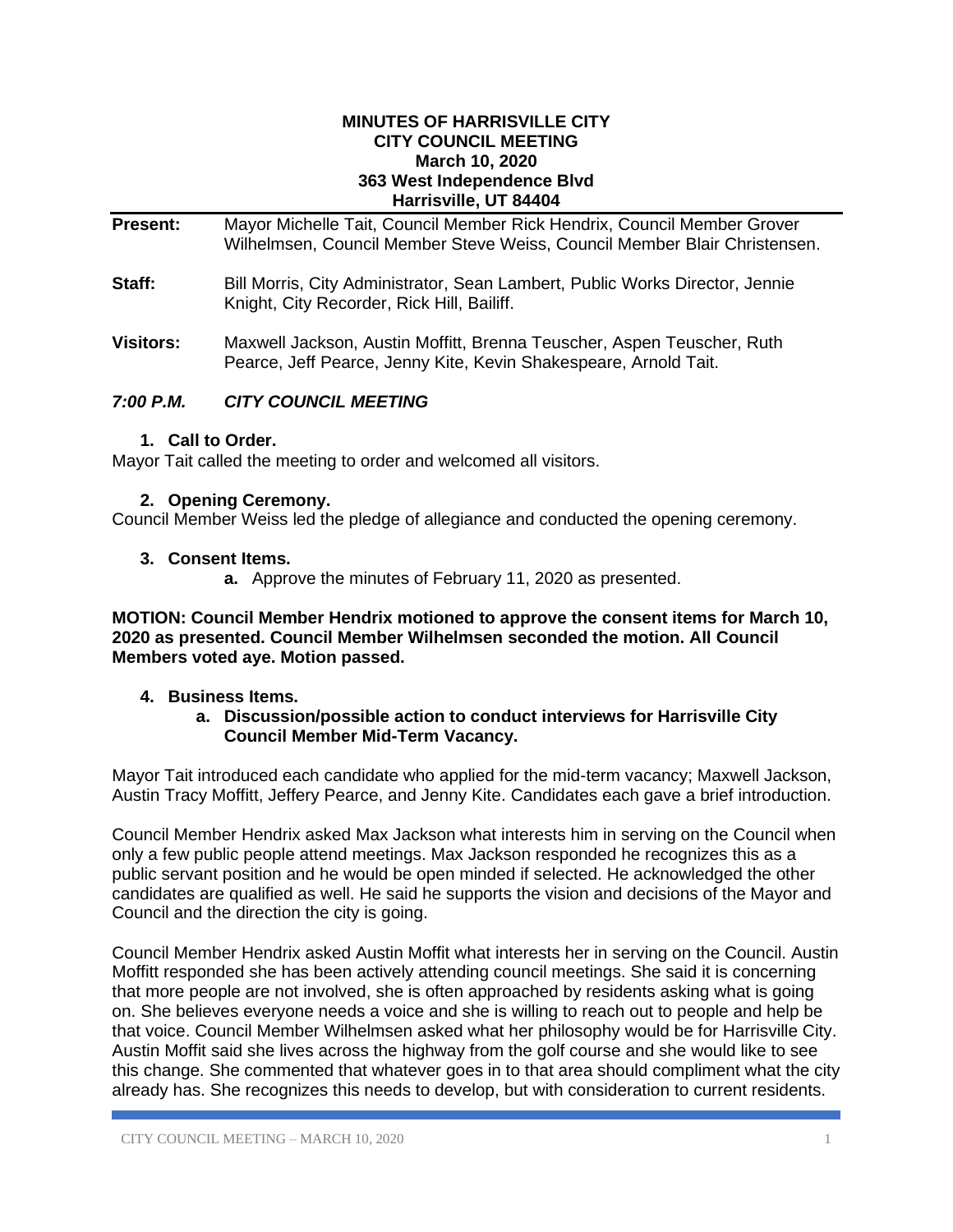Jeff Pearce indicated he feels good when he accomplishes something on City Council. He likes to communicate to residents the reasoning behind certain decisions.

Jenny Kite said it is often difficult for people to attend council meetings at night; with busy schedules, this is not always an option. She would like to explore new ways to engage the community and help them participate in council meetings. She would like to understand their wants and needs.

Council Members voted by ballot.

## **b. Discussion/possible action to appoint Harrisville City Council Member.**

Mayor Tait announced the tally with the new Council Member as Max Jackson.

**MOTION: Council Member Weiss motioned to ratify the Mayor's appointment of Maxwell V. Jackson to Harrisville City Council for the remaining term until December 2021. Council Member Hendrix seconded the motion. All Council Members voted aye.** 

#### **c. Discussion/possible action to adopt Harrisville Ordinance 507; an ordinance adopting chapter 11.21 establishing regulations governing cannabis production establishments and Medical Cannabis Pharmacies.**

Bill Morris explained the legislators modified proposition 2 which limits the amount of cannabis production establishments and pharmacies. He is recommending this ordinance to adopt regulations of where these can go in Harrisville. If not adopted these could potentially go into any residential zone. This ordinance restricts production to agricultural or manufacturing zones with pharmacies in commercial zones only. The public hearing was held at the planning commission in February and come to Council with a favorable recommendation. Council Member Hendrix asked if hey have authorized production. Bill Morris responded the grow facilities are currently maxed out under state law but in this limit is increase, we have this ordinance already in place. Council Member Jackson said the first medical cannabis pharmacy is up and running.

**MOTION: Council Member Weiss motioned to adopt Harrisville Ordinance 507; an ordinance adopting chapter 11.21 establishing regulations governing cannabis production establishments and Medical Cannabis Pharmacies. Council Member Christensen seconded the motion. A Roll Call Vote was taken.**

| <b>Council Member Jackson</b>     | Yes |
|-----------------------------------|-----|
| <b>Council Member Christensen</b> | Yes |
| <b>Council Member Weiss</b>       | Yes |
| <b>Council Member Wilhelmsen</b>  | Yes |
| <b>Council Member Hendrix</b>     | Yes |

**Motion passed 5-0.**

**d. Discussion/possible action to approve allotment to update to the Public Works Standards.**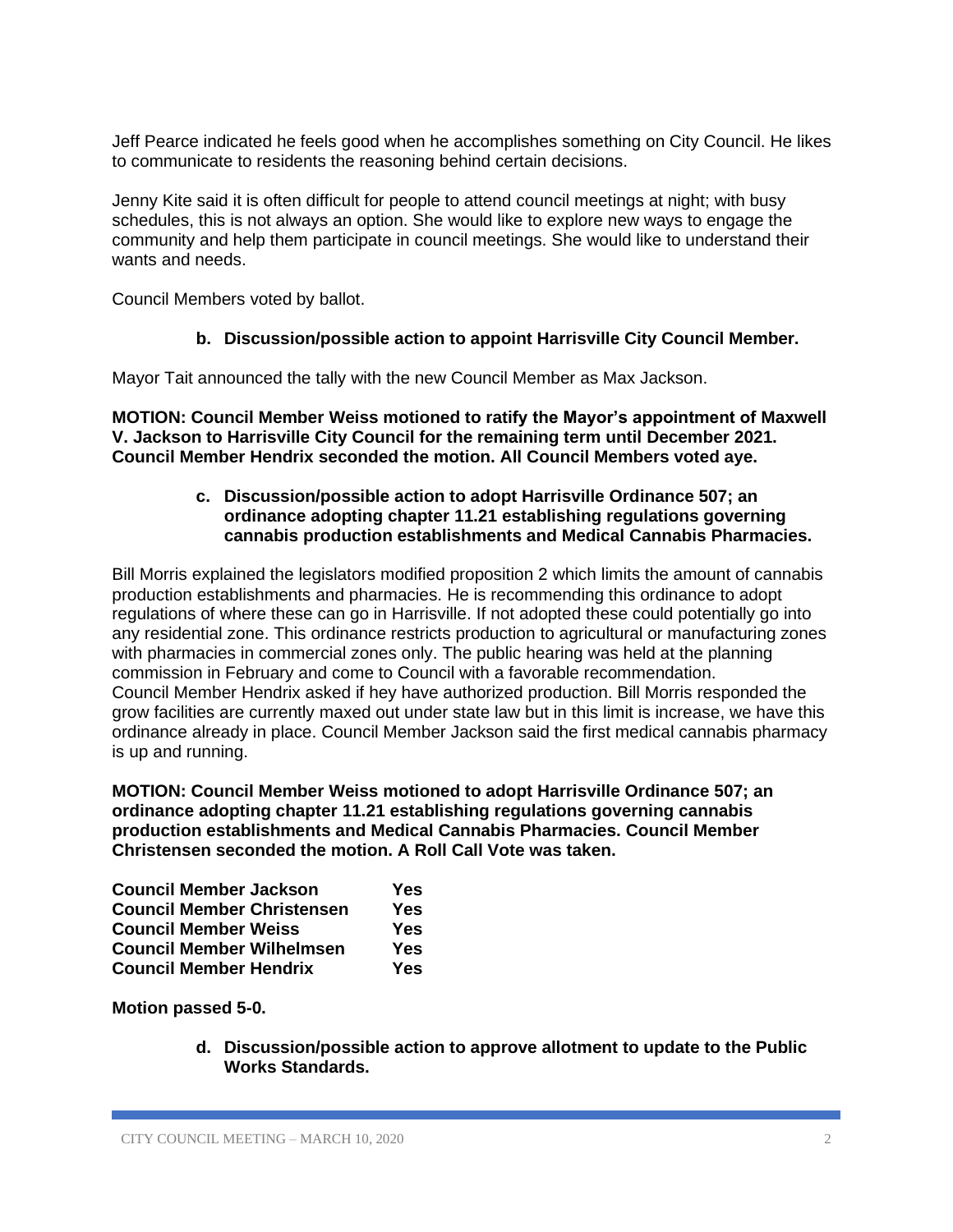Sean Lambert explained with all of the new development coming in there are new materials for construction, he and the city engineer's office are recommending an update for the public works standards, which would cost approximately \$12,000. He plans to use funds from the Class C road fund (\$6,000), storm water utility (\$4,000), and sewer utility fees (\$2,000). They are currently working on projects previously approved. Some of the pipe sizing on four-mile creek is starting to put some of this into the flood plain. We have been using some of the storm water impact fee money to do that study. We are going to work with North Ogden and the developer of the golf course to remedy that problem so our residents do not have to pay for flood insurance. He is seeking the \$12,000 to update the public works standards which he will take out of the previously mentioned funds.

Bill Morris said surrounding cities are updating their standards as well. It is important that we keep these up to date so we can have the best infrastructure available. Pricing is reasonable but large enough to seek Council approval. These enterprise funds have the money, not from the general funds. Council Member Jackson asked if this work is appropriated from these funds. Sean Lambert confirmed yes, these are road and infrastructure projects.

**MOTION: Council Member Hendrix motioned to approve approximate allotment to update the Public Works Standards. Council Member Jackson seconded the motion. All Council Members voted aye. Motion passed.**

| <b>Council Member Jackson</b>     | Yes |
|-----------------------------------|-----|
| <b>Council Member Christensen</b> | Yes |
| <b>Council Member Weiss</b>       | Yes |
| <b>Council Member Wilhelmsen</b>  | Yes |
| <b>Council Member Hendrix</b>     | Yes |

## **Motion passed 5-0.**

**e. Discussion/possible action to authorized purchase of new front door for City Hall.** 

Sean Lambert said A-1 Key has had to come out lately to help address issues with the front door at city hall. There are some issues with operation and there are no more adjustments. We were only able to get one bid for \$3,150. He is recommending the purchase.

Council Member Jackson asked about any issues with the back door. Sean Lambert said we replace the back door last year, when it was having similar issues. Council Member Jackson mentioned this could possibly be a violation of secure practices, if we get audited, access must be secure to computers with access to the state database.

Mayor Tait asked when this can be installed. Sean Lambert responded approximately next month; Valley Glass is the one that responded with the bid. Mayor Tait said there have been problems with this door and this needs to be addressed.

**MOTION: Council Member Hendrix motioned to authorized purchase and installation of new front door for City Hall. Council Member Wilhelmsen seconded the motion. A Roll Call Vote was taken.**

| Yes |
|-----|
| Yes |
| Yes |
| Yes |
|     |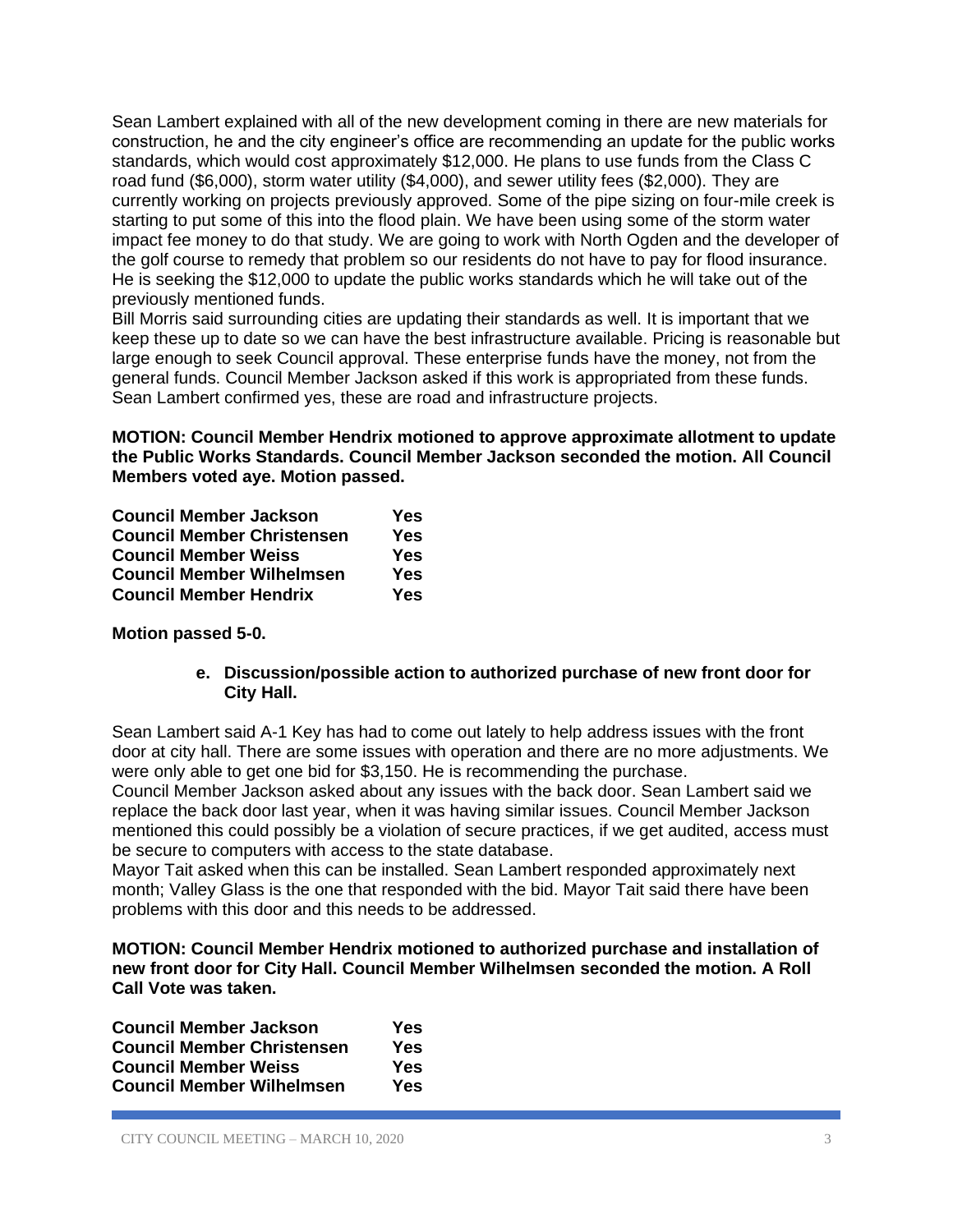## **Council Member Hendrix Yes**

#### **Motion passed 5-0.**

**5. Public Comments -** *(3 minute maximum)* No public comments were offered.

#### **6. Mayor/Council Follow-Up:**

#### **a. League Training in St. George**

Mayor Tait said reservations have been made for council members attending the League training in St. George. Council Member Jackson will let Jennie Knight know tomorrow if he will be attending.

#### **b. Heritage Days**

Jennie Knight informed Council Heritage Days 2020 will be held on August 1, 2020. She reviewed the outline of activities and schedule of events. She also invited Council to participate in the Rise-n-Shine Breakfast.

**7. CLOSED EXECUTIVE SESSION:** Utah State Code §52-4-205(1)(a): The Council may consider a motion to enter into Closed Executive Session for the purpose of discussion of character, professional competence, or physical or mental health of individual(s).

**MOTION: Council Member Weiss motioned to close the public meeting and convene into a Closed Executive Session. Council Member Hendrix seconded the motion. A Roll Call Vote was taken.**

| <b>Council Member Jackson</b>     | Yes |
|-----------------------------------|-----|
| <b>Council Member Christensen</b> | Yes |
| <b>Council Member Weiss</b>       | Yes |
| <b>Council Member Wilhelmsen</b>  | Yes |
| <b>Council Member Hendrix</b>     | Yes |

#### **Motion passed 5-0.**

Mayor and Council convened into a Closed Executive Session.

**MOTION: Council Member Hendrix motioned to close the Closed Executive Session and reopen the public meeting. Council Member Weiss seconded the motion. A Roll Call Vote was taken.**

| <b>Council Member Jackson</b>     | Yes        |
|-----------------------------------|------------|
| <b>Council Member Christensen</b> | <b>Yes</b> |
| <b>Council Member Weiss</b>       | Yes        |
| <b>Council Member Wilhelmsen</b>  | Yes        |
| <b>Council Member Hendrix</b>     | Yes        |

**Motion passed 5-0.**